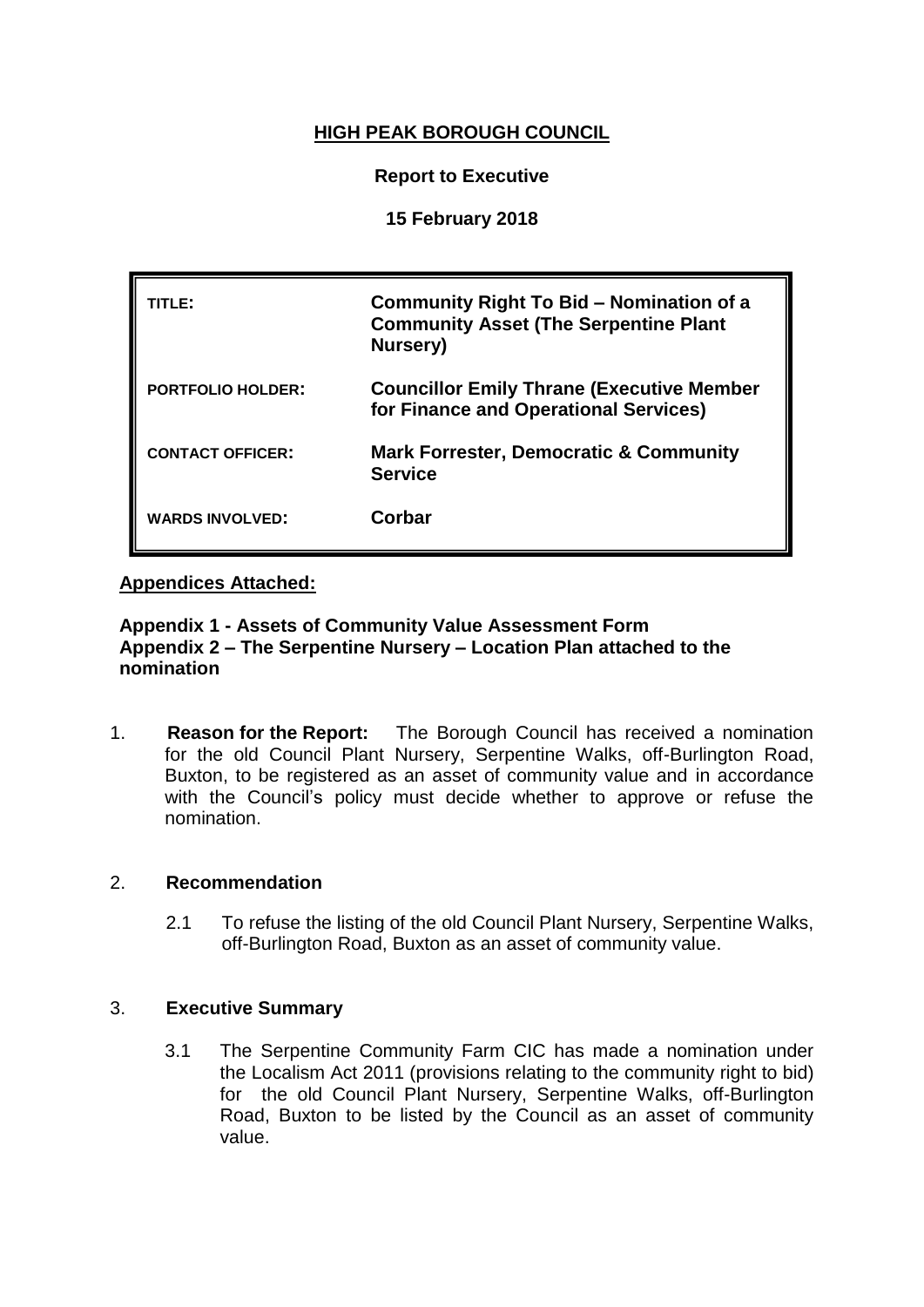3.2 Officers, following the Council's policy, have assessed the application using the agreed criteria **(Appendix 1: Assets of Community Value Assessment Form)** and make the recommendation to the Executive at 2.1 of the report.

## 4. **How this report links to Corporate Priorities**

4.1 The community rights measures in the Localism Act 2011 have the potential to support the delivery of the Council's corporate aims and priorities.

## 5. **Options and Analysis**

- 5.1 That the nomination is not approved (recommended).
- 5.2 That the nomination is approved (not recommended).

## 6. **Implications**

6.1 Community Safety - (Crime and Disorder Act 1998)

No implications.

## 6.2 Workforce

.

No implications.

6.3 Equality and Diversity/Equality Impact Assessment

No implications.

6.4 Financial Considerations

No implications.

6.5 Legal

The Council is required under the Localism Act 2011 to consider nominations from eligible organisations to register land/property as an asset of community value. The Council has a Community Right to Bid Policy (approved in December 2012) which sets out the process the Council will follow.

6.6 Sustainability

No implications.

6.7 Internal and External Consultation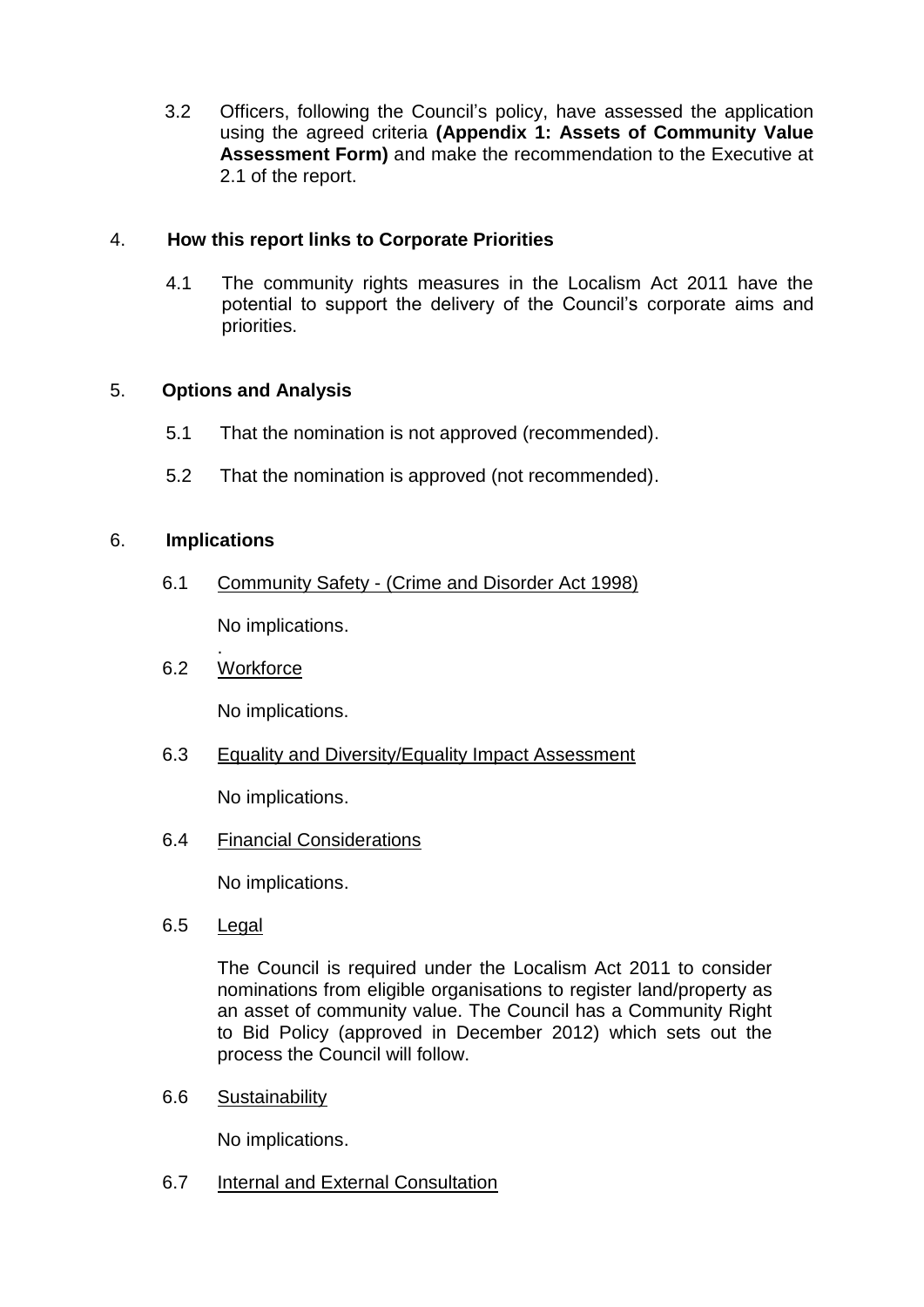Ward councillors have been informed about the nomination. No further matters have been raised by the other ward councillor. Councillor Kemp has declared an interest in the matter and taken no part in its consideration.

#### 6.8 Risk Assessment

Owners of properties listed by the Council can appeal against the decision of the Council to list their property as an asset of community value and, if successful, recover their costs. There are no provisions in the Localism Act for the nominating organisation to appeal a decision to refuse their nomination.

## 7. **Background and Detail**

- 7.1 The Community Right to Bid provides a mechanism for parish councils and voluntary bodies to request that buildings and/or land in their community is registered with the Council as an 'Asset of Community Value'. The owner of any land and buildings registered with the Council is then required to inform the Council of their intention to dispose of these assets. Should eligible organisations express an interest in acquiring the land or buildings a moratorium on the sale is triggered during which time community groups or parish councils can seek to raise funds to make a bid to purchase the asset. The right does not restrict in any way decisions by the owner of a listed asset about whom they can sell their property to, or at what price, and they do not confer on parish councils or voluntary bodies a right to buy. In 2015 the Government provided additional protection for property registered as an Asset of Community Value by removing permitted development rights such that planning permission is required if an owner wishes to demolish or change the use of a registered property.
- 7.2 The Council received a nomination on 7th December 2017 from the Serpentine Community Farm CIC requesting that the old Council Plant Nursery, Serpentine Walks, off-Burlington Road, Buxton should be listed as an Asset of Community Value under the community right to bid measure of the Localism Act 2011 (Part 5 Chapter 3: Assets of Community Value).
- 7.3 The land is identified on the attached map **(Appendix 2)**.
- 7.4 Officers have assessed the nomination **(Appendix 1)** and confirm that:
	- 7.4.1 The Serpentine Community Farm CIC is eligible to make the nomination.
	- 7.4.2 The land and buildings are not exempt from listing.
	- 7.4.3 Part of the nominated property has been used in the recent past and currently is used to further the social well-being and social